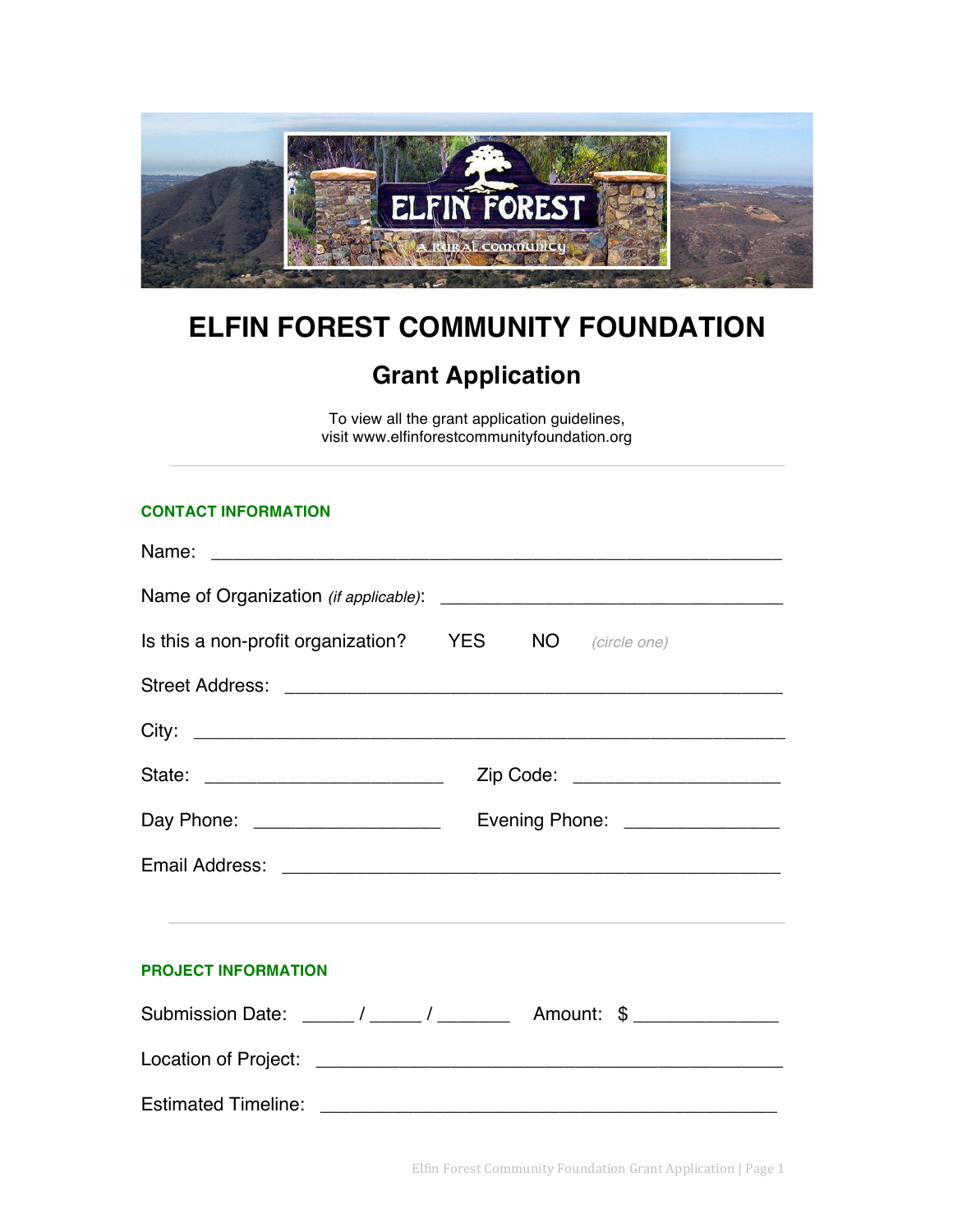Briefly describe your project. (attach additional sheets if necessary)

How will this project benefit the community? (attach additional sheets if necessary)

Elfin Forest Community Foundation Grant Application | Page 2